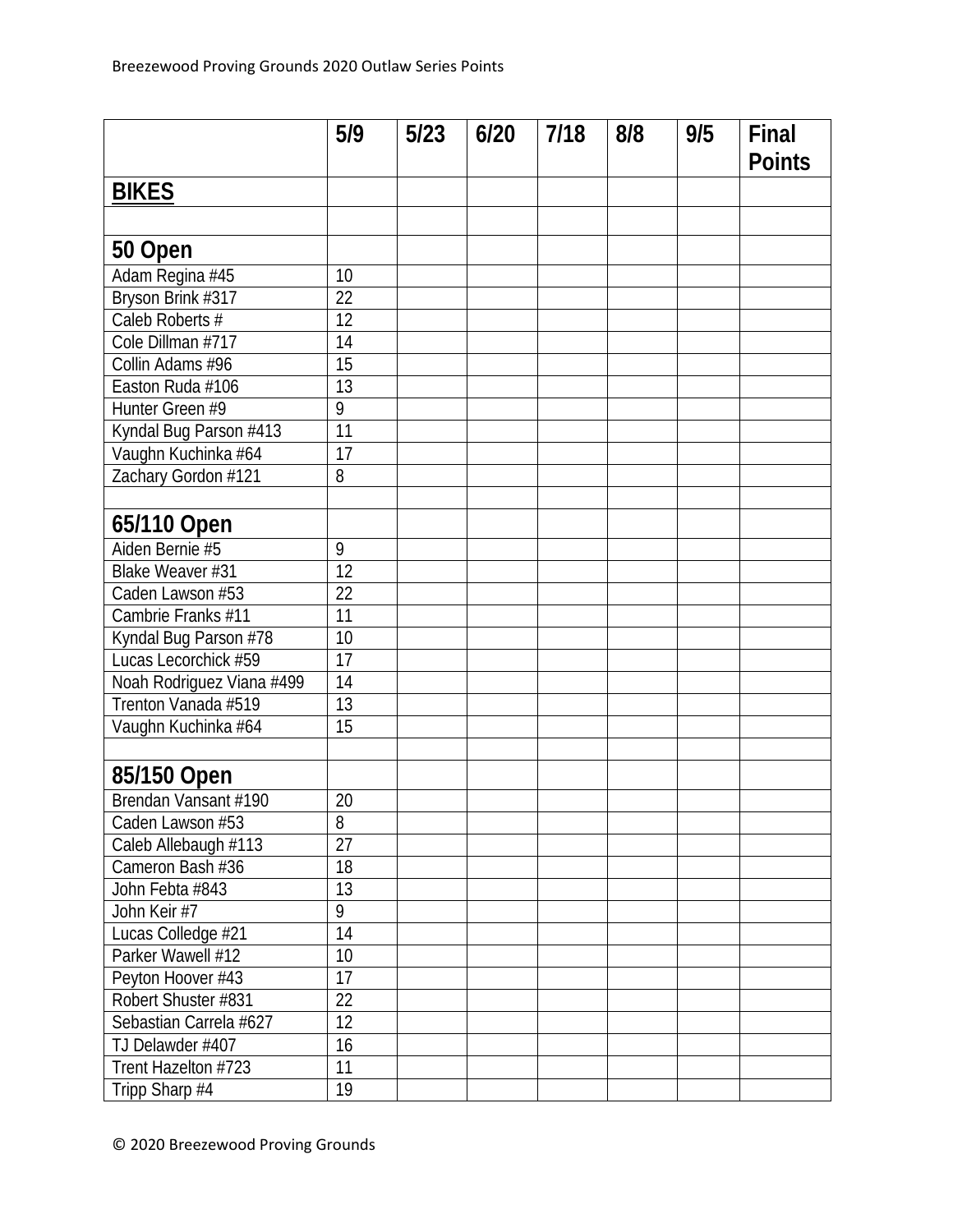| Wesley Frank #773       | 15               |  |  |  |
|-------------------------|------------------|--|--|--|
| <b>Kool Boy</b>         |                  |  |  |  |
| Broc Bonamo #221        | 10               |  |  |  |
| Dakota Yeakle #24       | $\overline{9}$   |  |  |  |
| Dayne Miller #28        | 23               |  |  |  |
| Jake Golden #606        | 13               |  |  |  |
| Jared Scott #42         | 16               |  |  |  |
| John Festa #843         | 18               |  |  |  |
| Kyle Cunningham #219    | 12               |  |  |  |
| Marcus Everly #13       | 15               |  |  |  |
| Robert Shuster #831     | 14               |  |  |  |
| Tripp Sharp #4          | 11               |  |  |  |
|                         |                  |  |  |  |
| <b>Two Stroke Open</b>  |                  |  |  |  |
| Alexander Bonner #977   | 9                |  |  |  |
| Ben Dolphin #x          | 6                |  |  |  |
| Bubba Bennett #17       | 17               |  |  |  |
| Donovan Crocker #336    | 10               |  |  |  |
| Kaz Thompson #335       | 8                |  |  |  |
| Nicholas Luzdtke #7     | $\overline{7}$   |  |  |  |
| Ralph Rouso #875        | 12               |  |  |  |
|                         |                  |  |  |  |
| <b>Women Open</b>       |                  |  |  |  |
| Alyssa Cobb #214        | 6                |  |  |  |
| Amber Kesner #339       | 9                |  |  |  |
| Cassie Rupp #09         | 10               |  |  |  |
| Erin Dillman #927       | 12               |  |  |  |
| Kourtney Skinner #5     | 8                |  |  |  |
| Kyndal Bug Parson #78   | $\overline{7}$   |  |  |  |
| Tiffany Fanala #32      | 17               |  |  |  |
|                         |                  |  |  |  |
| <b>Open Trophy</b>      |                  |  |  |  |
| Ben Cunningham #1       | 2 <sub>nd</sub>  |  |  |  |
| Brandon Slebodnick #404 | 13 <sup>th</sup> |  |  |  |
| Chance Watro #97        | 5 <sup>th</sup>  |  |  |  |
| Chase Linaweaver #727   | 11 <sup>th</sup> |  |  |  |
| Chucky Hrupovich #09    | 10 <sup>th</sup> |  |  |  |
| Cristofer Duran #96     | 4 <sup>th</sup>  |  |  |  |
| Dylan Coon #78          | qth              |  |  |  |
| Jason Borosky #183      | 6 <sup>th</sup>  |  |  |  |
| John Festa #843         | 14 <sup>th</sup> |  |  |  |
| JR Ctlurn #3            | 7 <sup>th</sup>  |  |  |  |
| Kenny Hackey #1         | 1st              |  |  |  |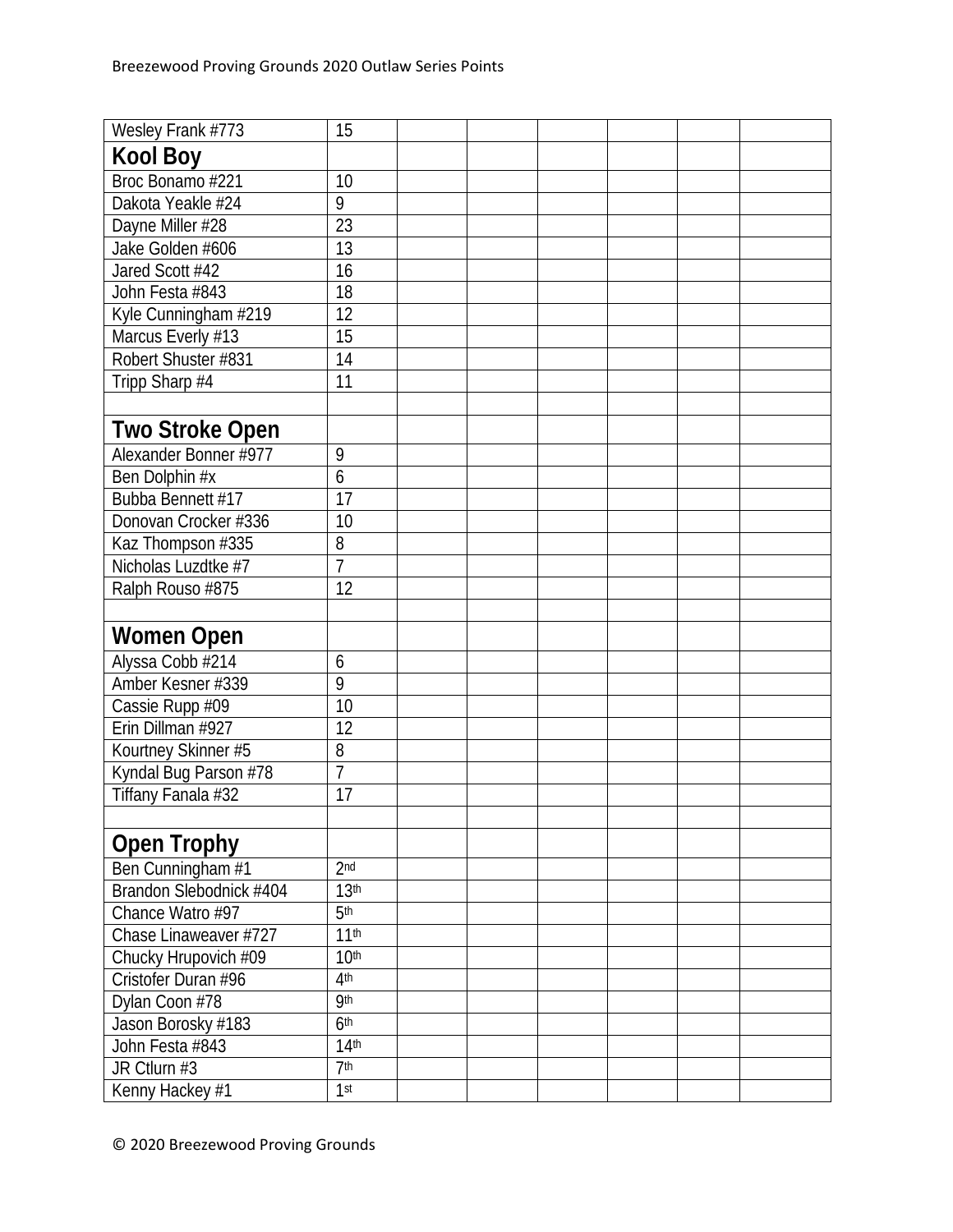| Michael Payne #21      | 12 <sup>th</sup> |  |  |  |
|------------------------|------------------|--|--|--|
| Nick Richardson #45    | 8 <sup>th</sup>  |  |  |  |
| Randy Lawson #209      | 3rd              |  |  |  |
|                        |                  |  |  |  |
| 250 Beginner           |                  |  |  |  |
| Adam $J \overline{11}$ | 8                |  |  |  |
| Austin Monroe #6       | 10               |  |  |  |
| Bill Dick #219         | 19               |  |  |  |
| Bobby Triplett #127    | 24               |  |  |  |
| Brandon Pritchard #71  | 13               |  |  |  |
| Brandon Slebonick #404 | 25               |  |  |  |
| Broc Bonamo #221       | 33               |  |  |  |
| Caleb Allebaugh #113   | 35               |  |  |  |
| Casey Reynolds #585    | $\overline{7}$   |  |  |  |
| Cody Hallett #600      | 16               |  |  |  |
| Cody Kutz #111         | 21               |  |  |  |
| Cole Green #911        | 13               |  |  |  |
| Corbin Joshua #32      | 15               |  |  |  |
| Cory Thoroten #2c      | 11               |  |  |  |
| Dakota Yeakle #24      | 20               |  |  |  |
| Dalton Lemin #502      | 18               |  |  |  |
| Dane Shaw #916         | 25               |  |  |  |
| Devin Halaburda #120   | 40               |  |  |  |
| Donovan Crocker #336   | 19               |  |  |  |
| Douglas Fitzhenry #738 | 15               |  |  |  |
| Drew Emerick #37       | 28               |  |  |  |
| Eli Hajjar #23         | 11               |  |  |  |
| Eric Pena #23          | 24               |  |  |  |
| Ferdy Sosa #259        | 17               |  |  |  |
| Greg Seltzer #10       | 29               |  |  |  |
| Hunter Shannon #5      | 26               |  |  |  |
| John Festa #843        | 31               |  |  |  |
| Jose Ortiz #28         | 23               |  |  |  |
| Justin Jacobs #126     | 27               |  |  |  |
| Justin Verbonitz #410  | 20               |  |  |  |
| Kalim Snowberger #724  | 14               |  |  |  |
| Kaz Thompson #335      | 23               |  |  |  |
| Kike Aguiler #717      | 9                |  |  |  |
| Logan Wise #11         | 10               |  |  |  |
| Matthew Phillips #41   | 17               |  |  |  |
| Odin Cretin #108       | 9                |  |  |  |
| Phoenix Santos #111    | 22               |  |  |  |
| Ralph Rayso #875       | 32               |  |  |  |
| RJ Wilson #28          | 16               |  |  |  |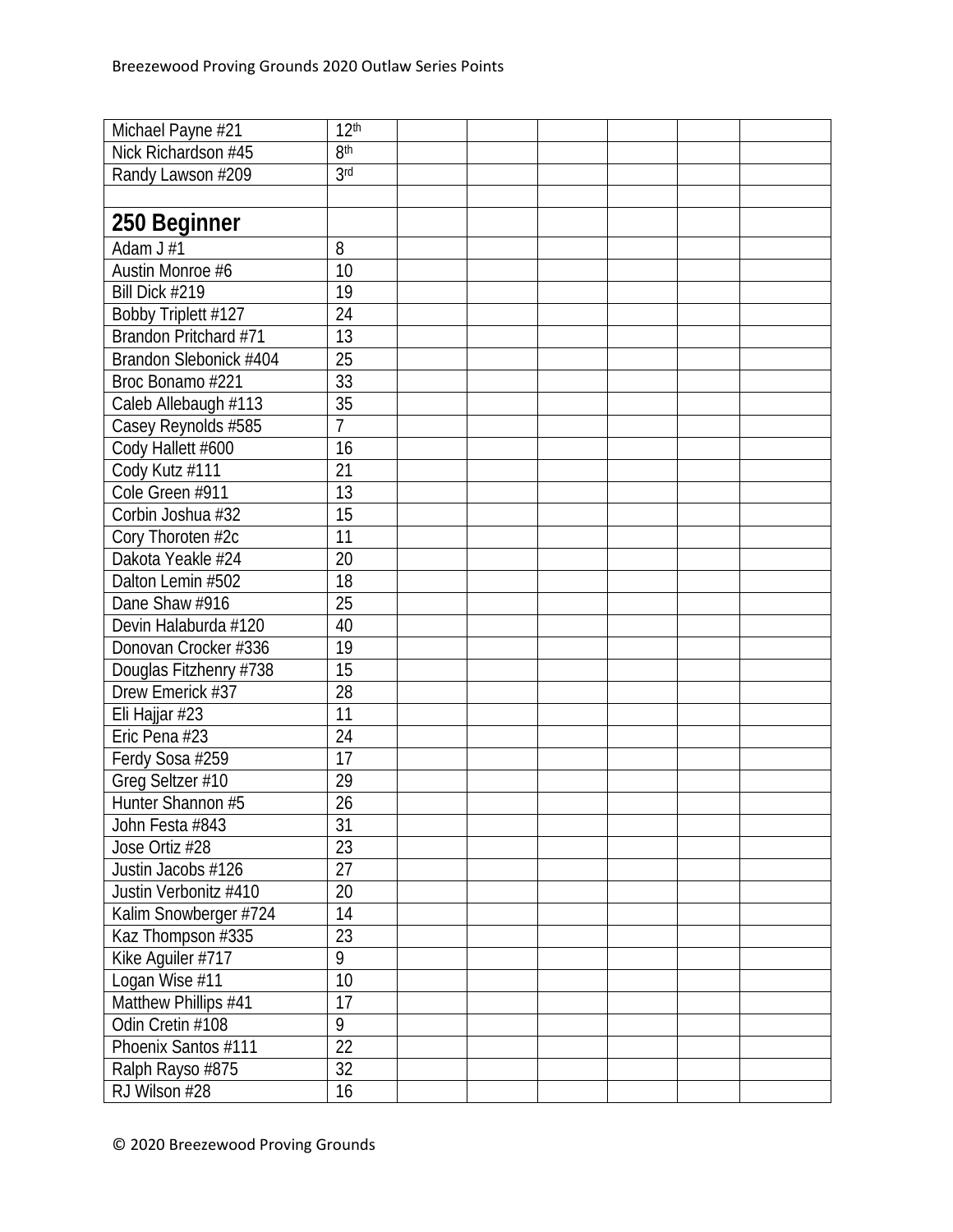| Stevie Moore #17      | 18              |  |  |  |
|-----------------------|-----------------|--|--|--|
| Tanner Friedline #107 | 14              |  |  |  |
| Thorn Brothers #151   | 27              |  |  |  |
| Travis Mcloughlin #71 | 21              |  |  |  |
| Travis Weisner #799   | 32              |  |  |  |
| Tyler Corle #17       | 12              |  |  |  |
| Tyler Hill #1         | 30              |  |  |  |
| Tyler Vanza #182      | 22              |  |  |  |
| Zephan Santos #11     | 12              |  |  |  |
|                       |                 |  |  |  |
| 450 Beginner          |                 |  |  |  |
| Anthony Romano #33R   | 37              |  |  |  |
| Bill Dick #219        | 8               |  |  |  |
| Bubba Bennett #17     | 29              |  |  |  |
| Chad Housel #727      | 25              |  |  |  |
| Christopher Ross #91  | $\overline{15}$ |  |  |  |
| Corey Rimmey #195     | 9               |  |  |  |
| Dylan Coon #78        | 28              |  |  |  |
| Dylan Snyder #599     | 16              |  |  |  |
| Ferdy Sosa #259       | 24              |  |  |  |
| Jack Kunkel #82       | 23              |  |  |  |
| Jason Borosky #183    | 26              |  |  |  |
| Jordan Weeliyer #T    | 21              |  |  |  |
| Jose Ortiz #28        | 17              |  |  |  |
| Joshua Dixon #741     | 11              |  |  |  |
| Justin Jacobs #126    | 30              |  |  |  |
| Justin Verbonitz #410 | 19              |  |  |  |
| Kalim Snowberger #724 | 10              |  |  |  |
| Kike Aguilar #717     | 14              |  |  |  |
| Kody Griffith #132    | 18              |  |  |  |
| Michael Payne #91     | 22              |  |  |  |
| Nick Richardson #45   | 27              |  |  |  |
| Pongta Kido #913      | $\overline{7}$  |  |  |  |
| Ryan Burnham #006     | 13              |  |  |  |
| Travis Ritter #420    | 12              |  |  |  |
| Travis Weisner #799   | 20              |  |  |  |
| Wyatt Black #542      | 32              |  |  |  |
|                       |                 |  |  |  |
| 250 Intermediate      |                 |  |  |  |
| Brandon Beam #16      | 21              |  |  |  |
| Brendon Emerick #422  | 11              |  |  |  |
| Chance Watro #97      | 27              |  |  |  |
| Chase Linaweaver #727 | 24              |  |  |  |
| Chris Hazelton #65    | 17              |  |  |  |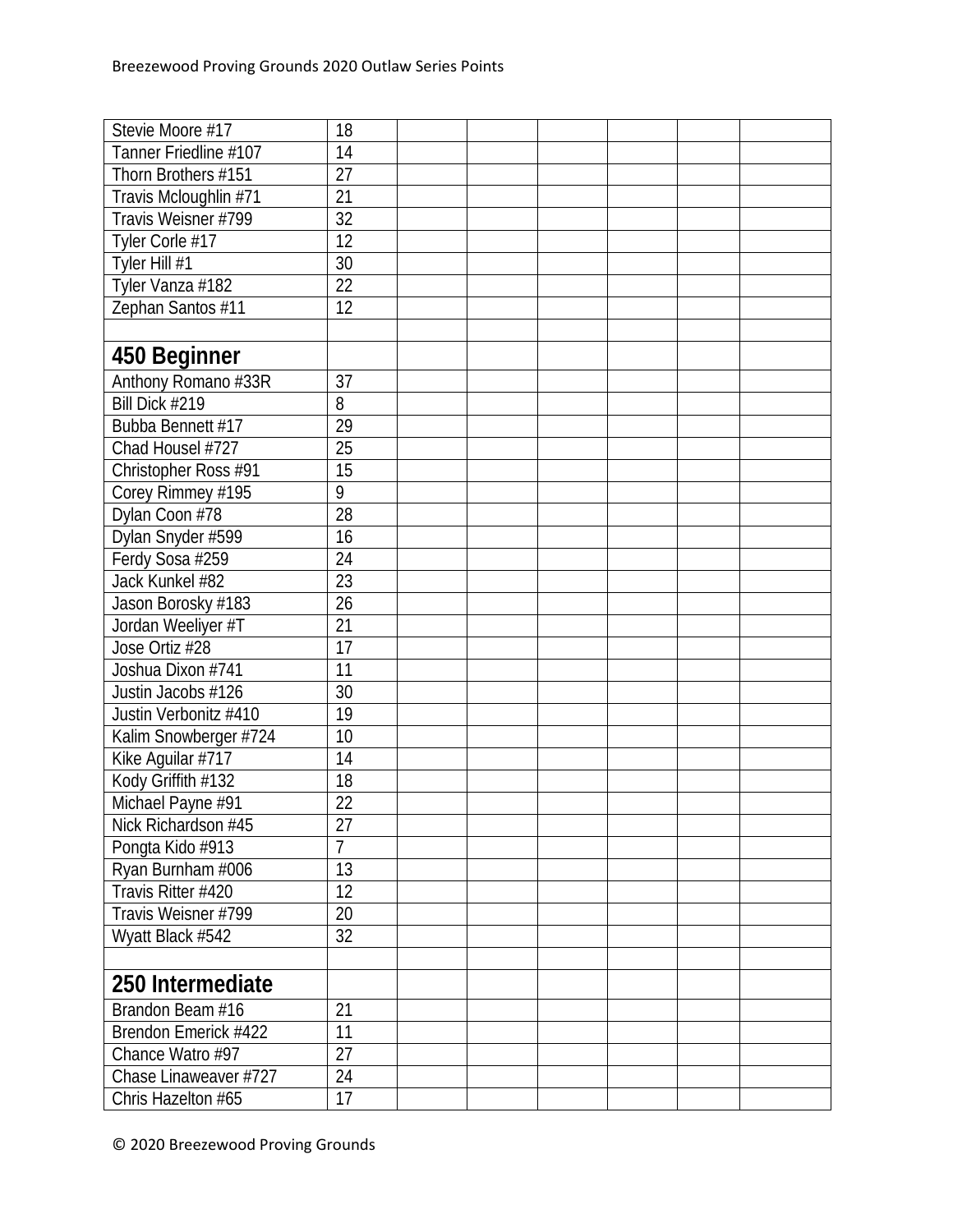| Dayne Miller #28      | 16             |  |  |  |
|-----------------------|----------------|--|--|--|
| Ethan Schwartz #826   | 15             |  |  |  |
| Gage Allebaugh #118   | 29             |  |  |  |
| Jared Scott #42       | 12             |  |  |  |
| Kyle Bohrer #128      | 14             |  |  |  |
| Kyle Cunningham #219  | 9              |  |  |  |
| Marcus Everly #13     | 19             |  |  |  |
| Mason Guelich #691    | 22             |  |  |  |
| Matthew Vansant #189  | 18             |  |  |  |
| Nick Nicholson #5     | 10             |  |  |  |
| Noah Mercado #66      | 23             |  |  |  |
| Scott Garrety #117    | 25             |  |  |  |
| Sean Wilson #131      | 20             |  |  |  |
| Shawn Knight #215     | 13             |  |  |  |
| Stash Breinich #158   | 8              |  |  |  |
| Tyler Haynes #710     | 26             |  |  |  |
| Zach Kendig #149      | 34             |  |  |  |
|                       |                |  |  |  |
| 450 Intermediate      |                |  |  |  |
| Adam Miller #57       | 17             |  |  |  |
| Brandon Beam #16      | 9              |  |  |  |
| Brett Pochet #225     | 18             |  |  |  |
| Chucky Hrupovich #09  | 10             |  |  |  |
| Cristofer Duran #96   | 23             |  |  |  |
| Donny Tinsman #762    | 12             |  |  |  |
| James Groh #828       | 16             |  |  |  |
| Jarrett Bellison #613 | 15             |  |  |  |
| Jason Buckner #56     | $\overline{7}$ |  |  |  |
| JR Churn #3           | 11             |  |  |  |
| Kyle McNabb #734      | 13             |  |  |  |
| Mason Guelich #691    | 19             |  |  |  |
| Nate Kronk #558       | 30             |  |  |  |
| Rob Schiller #3       | 8              |  |  |  |
| Sean Wilson #131      | 14             |  |  |  |
| Seth Jarvie #x        | 25             |  |  |  |
| Travis Kibe #305      | 20             |  |  |  |
| Tyler Haynes #710     | 21             |  |  |  |
| Zach Kendig #149      | 22             |  |  |  |
|                       |                |  |  |  |
| 250 Advanced          |                |  |  |  |
| Bobby Knupp #92       | $\overline{7}$ |  |  |  |
| Kenny Hachy #1        | 8              |  |  |  |
| Scott Clapper #680    | 11             |  |  |  |
| Tyler Helwig 313      | 9              |  |  |  |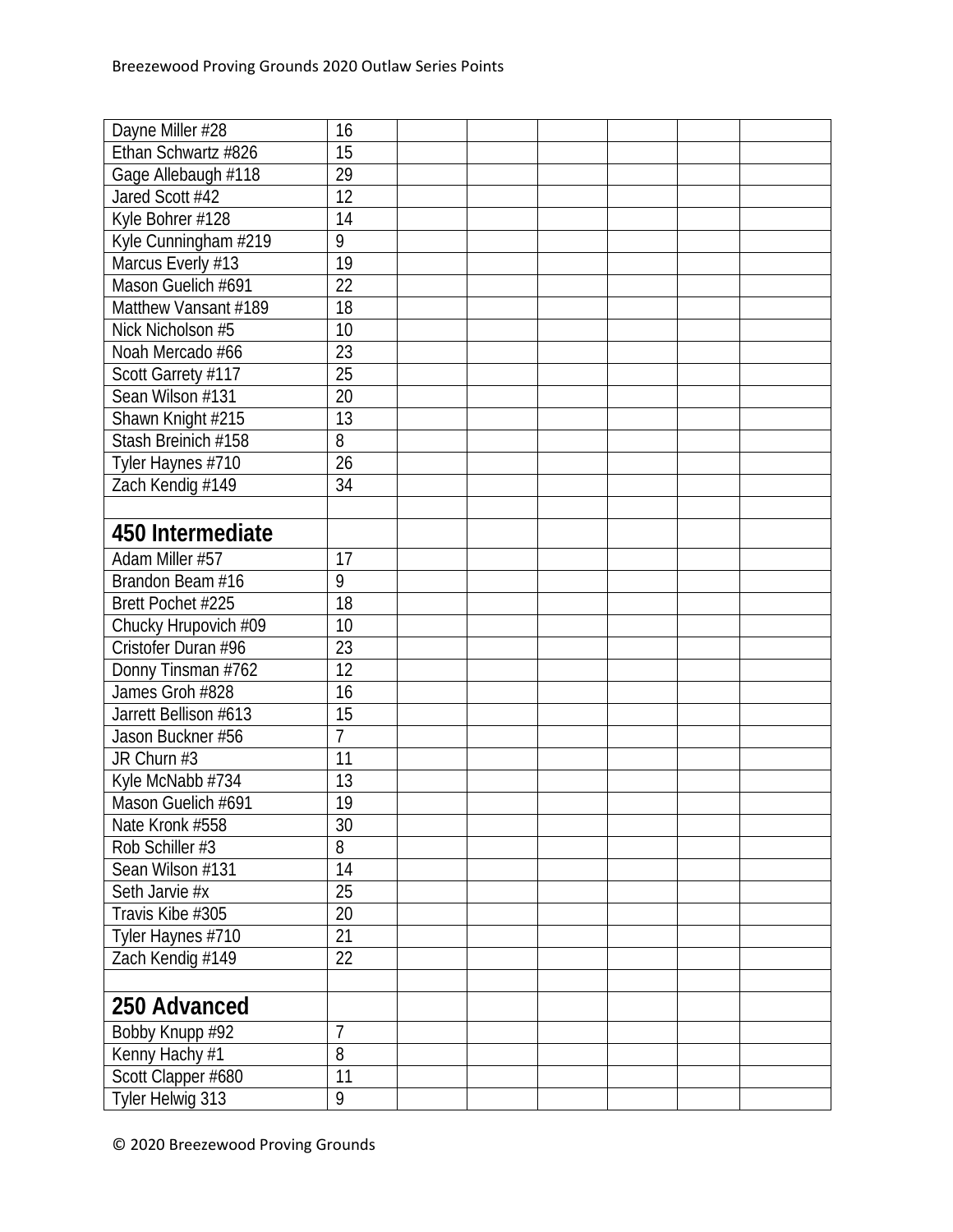| Tyler Stepek #1x      | 16             |  |  |  |
|-----------------------|----------------|--|--|--|
|                       |                |  |  |  |
|                       |                |  |  |  |
| 450 Advanced          |                |  |  |  |
| Ben Cunningham #1     | $\overline{7}$ |  |  |  |
| Bobby Knupp #92       | 9              |  |  |  |
| Brandon Garlock #108  | $\overline{6}$ |  |  |  |
| Dayne Thompson #12    | 12             |  |  |  |
| Scott Clapper #680    | 10             |  |  |  |
| Tyler Helwig #13      | 8              |  |  |  |
| Tyler Stepek #314     | 17             |  |  |  |
|                       |                |  |  |  |
| Vet 30+ Open          |                |  |  |  |
| Billy Cox #517        | 8              |  |  |  |
| Brandon Smith #142    | 15             |  |  |  |
| Chad Housel #727      | 19             |  |  |  |
| Derek Boyd #813       | 16             |  |  |  |
| Derrick Kuchinka #64  | 18             |  |  |  |
| Jarrett Bellison #613 | 20             |  |  |  |
| Jason Keefer #828     | 11             |  |  |  |
| Jason Trevenen #74    | 14             |  |  |  |
| Keun Reese #156       | 17             |  |  |  |
| Kody Griffith #132    | 13             |  |  |  |
| Kyle McNabb #734      | 21             |  |  |  |
| Matt Grove #472       | 10             |  |  |  |
| Nate Fetterman #357   | 6              |  |  |  |
| Nate Kronk #558       | 29             |  |  |  |
| Randy Lawson #209     | 24             |  |  |  |
| Seth Jarvie #x        | 22             |  |  |  |
| Stash Breinich #158   | $\overline{7}$ |  |  |  |
| Travis Ritter #420    | 12             |  |  |  |
| Zeb Scott #629        | 9              |  |  |  |
|                       |                |  |  |  |
| Senior 45+ Open       |                |  |  |  |
| Bill Lauver #442      | 6              |  |  |  |
| David Langston #32    | 10             |  |  |  |
| Jason Hallett #700    | $\overline{7}$ |  |  |  |
| Mark Howser #117      | 15             |  |  |  |
| Zeb Scott #629        | 8              |  |  |  |
|                       |                |  |  |  |
| <b>Pit Bike Open</b>  |                |  |  |  |
| Alexander Bonner #977 | 9              |  |  |  |
| Chris Keebler #19     | 18             |  |  |  |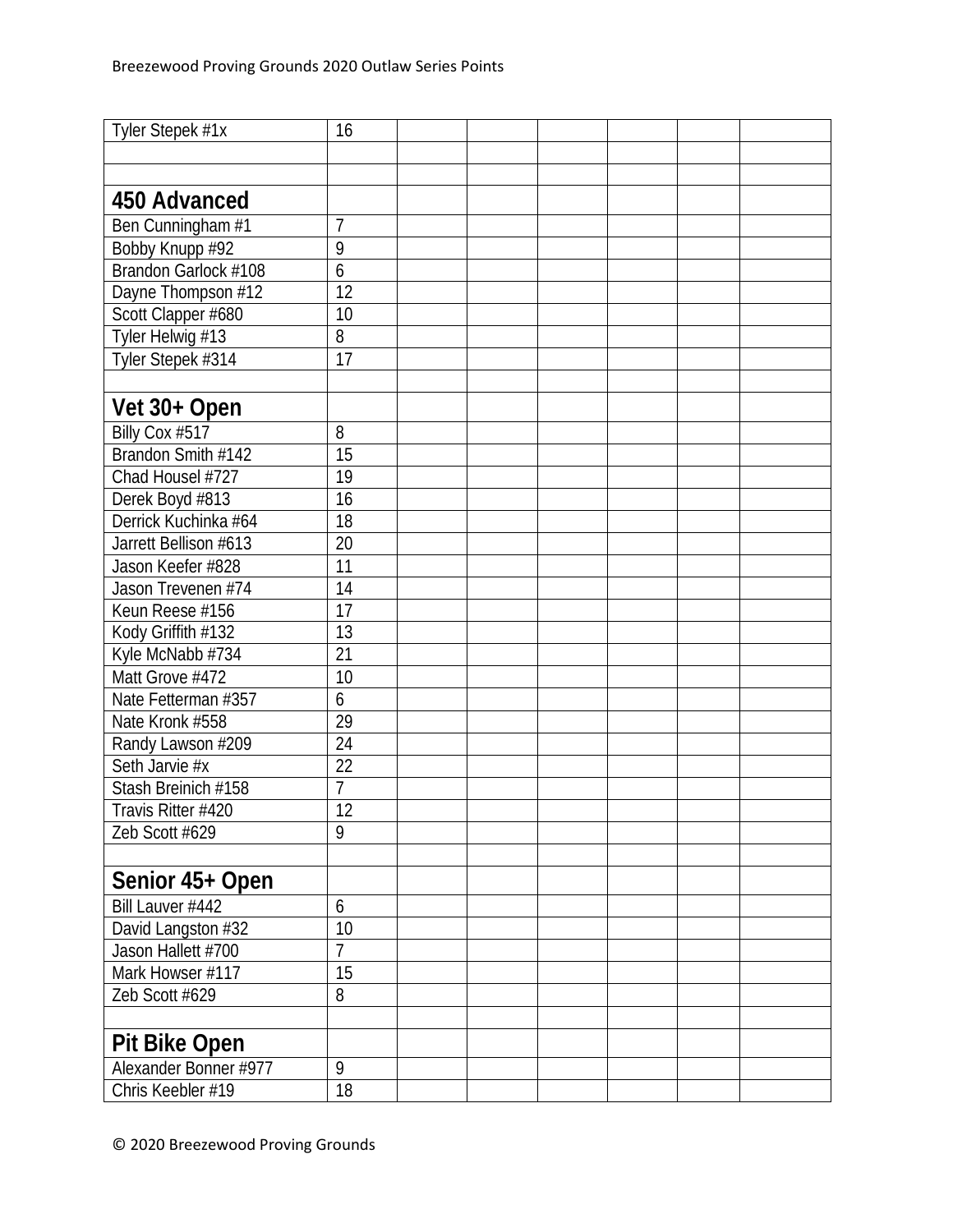| Cole Mindvich #301                     | 7              |  |  |  |
|----------------------------------------|----------------|--|--|--|
| Jake Golden #6                         | 11             |  |  |  |
| JP Long #43                            | 8              |  |  |  |
| Shawn Weaver #31                       | 13             |  |  |  |
| Tyler Marlin #263                      | 10             |  |  |  |
|                                        |                |  |  |  |
| <b>QUADS</b>                           |                |  |  |  |
|                                        |                |  |  |  |
| 50/70 Open                             |                |  |  |  |
| Anthony Kimble #41                     | 9              |  |  |  |
| Bryce Kimble #18                       | 14             |  |  |  |
| Easton Hackenberg #24                  | 6              |  |  |  |
| Logan Mazy #75                         | 7              |  |  |  |
|                                        |                |  |  |  |
| 90/125 Open                            |                |  |  |  |
| Alissa Duncan #921                     | 20             |  |  |  |
| Anabella Eichner Zuk #11               | 9              |  |  |  |
|                                        | 12             |  |  |  |
| Anthony Kimble #41                     | 10             |  |  |  |
| Brody Berrier #396<br>Bryce Kimble #18 | 15             |  |  |  |
| Cameron Kunkle #82                     | 8              |  |  |  |
| Dakota Pittman #998                    | 11             |  |  |  |
|                                        | 13             |  |  |  |
| Shelby Shiamone #20                    |                |  |  |  |
| 200/300 Open                           |                |  |  |  |
| Brady Appleby #13                      | 6              |  |  |  |
| David Cunningham #54                   | 7              |  |  |  |
| Jack VanVarick #17                     | 14             |  |  |  |
| Otis Cretin #412                       | 9              |  |  |  |
|                                        |                |  |  |  |
|                                        |                |  |  |  |
| 400 Open                               |                |  |  |  |
| Dustin Shelly #109                     | 16             |  |  |  |
| Joey Miller #818                       | $\overline{7}$ |  |  |  |
| Kurt Lecorchick #715                   | 9              |  |  |  |
| Kyle Church #007                       | 11             |  |  |  |
| Nicholas Luedtke #776                  | 8              |  |  |  |
| Ricky Green #9                         | 6              |  |  |  |
|                                        |                |  |  |  |
| <b>Open Beginner</b>                   |                |  |  |  |
| Andrew Williams #724                   | 16             |  |  |  |
| Blake Shughart #48                     | 18             |  |  |  |
| Brandon Shughart #22x                  | 9              |  |  |  |
| Caleb Croson #304                      | 23             |  |  |  |

© 2020 Breezewood Proving Grounds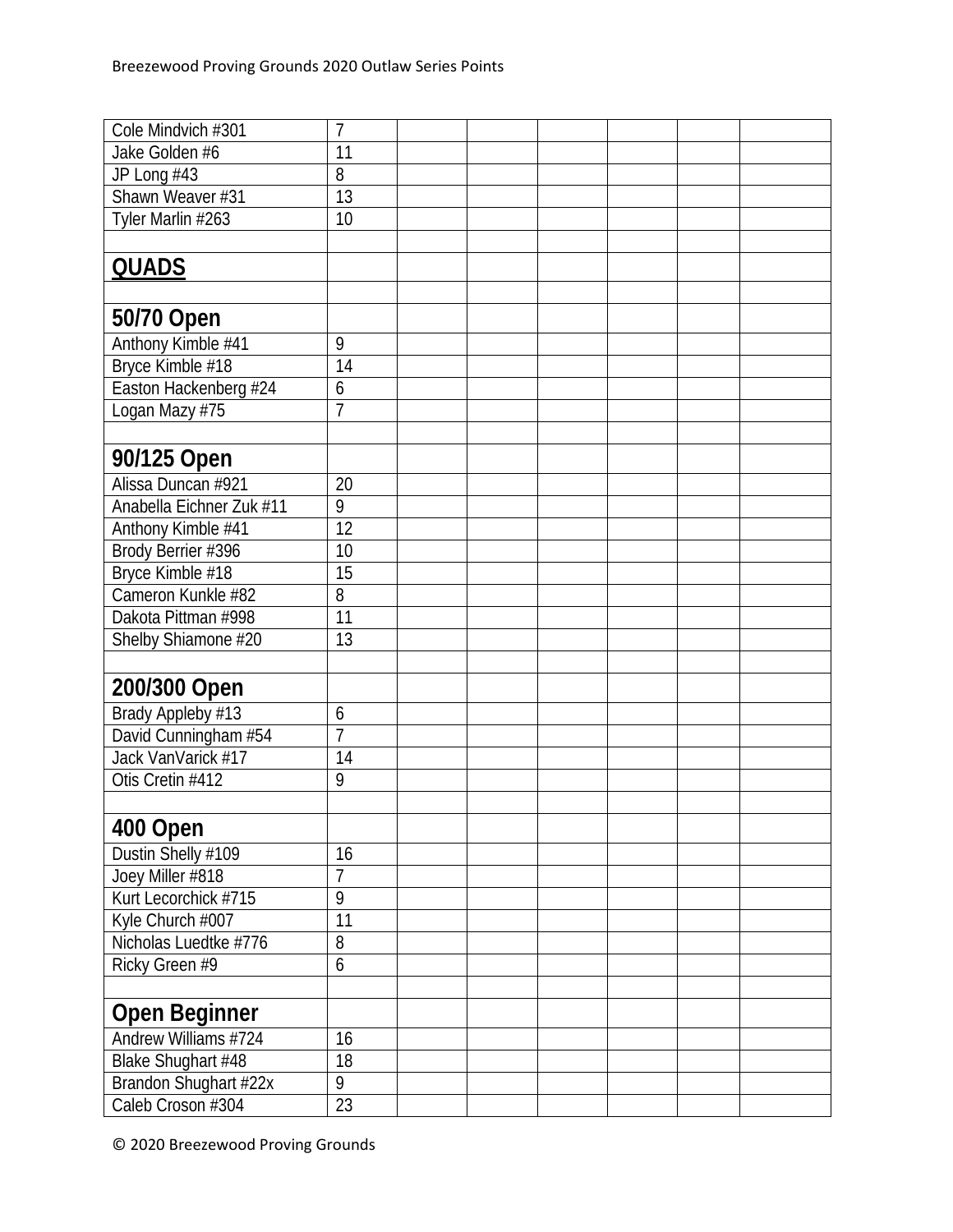| Cody McCarty #322     | 12              |  |  |  |
|-----------------------|-----------------|--|--|--|
| Curtis Zuk #28        | 14              |  |  |  |
| Dan Sexton #2         | 13              |  |  |  |
| Dillon Isenberg #314  | 11              |  |  |  |
| Doug Sexton #23       | $\overline{15}$ |  |  |  |
| Jack VanVarick #17    | 14              |  |  |  |
| Jake Anglehart #910   | 10              |  |  |  |
| Jared O'Millian #x    | 11              |  |  |  |
| Joey Miller #818      | 23              |  |  |  |
| Kenny Simmons #921    | 16              |  |  |  |
| Kyle Hardman #987     | $\overline{1}$  |  |  |  |
| Lucas Sneeringer #921 | 12              |  |  |  |
| Nathan Shank #625     | 18              |  |  |  |
| Owen Pogue #78        | 8               |  |  |  |
| Scott Wolfe #22       | 10              |  |  |  |
| Travis Blanish #97    | 13              |  |  |  |
| Zac Lisbon #485       | 15              |  |  |  |
|                       |                 |  |  |  |
| Open Intermediate     |                 |  |  |  |
| Andy Rook #31         | 10              |  |  |  |
| Blake Umbaugh #23     | 22              |  |  |  |
| Braden Shiamone #02   | $\overline{1}$  |  |  |  |
| Brandon Kuchinka #88  | 14              |  |  |  |
| Cody Hall #47         | 13              |  |  |  |
| Cole Wertz #21        | 15              |  |  |  |
| Collin Butts #823     | 12              |  |  |  |
| Dana Ketchem #193     | 6               |  |  |  |
| Dominic Chiocca #19   | 14              |  |  |  |
| Dylan Aungst #151     | 15              |  |  |  |
| Gabe Lukasik #117     | 10              |  |  |  |
| Holly Carroll #595    | 17              |  |  |  |
| Jagger Price #54      | 8               |  |  |  |
| Jake Banai #920       | 9               |  |  |  |
| Jaryd Griffie #919    | $\overline{1}$  |  |  |  |
| John Wiesheier #524   | 8               |  |  |  |
| Mike Ulrich #8        | 17              |  |  |  |
| Mikel Weaber #581     | 12              |  |  |  |
| Noah Marrone #22      | 11              |  |  |  |
| PJ McBride #114       | 22              |  |  |  |
| Taylor Smith #412     | 13              |  |  |  |
| Tyler Young #95       | 9               |  |  |  |
| Zack Davies #3        | 11              |  |  |  |
|                       |                 |  |  |  |
| <b>Open Advanced</b>  |                 |  |  |  |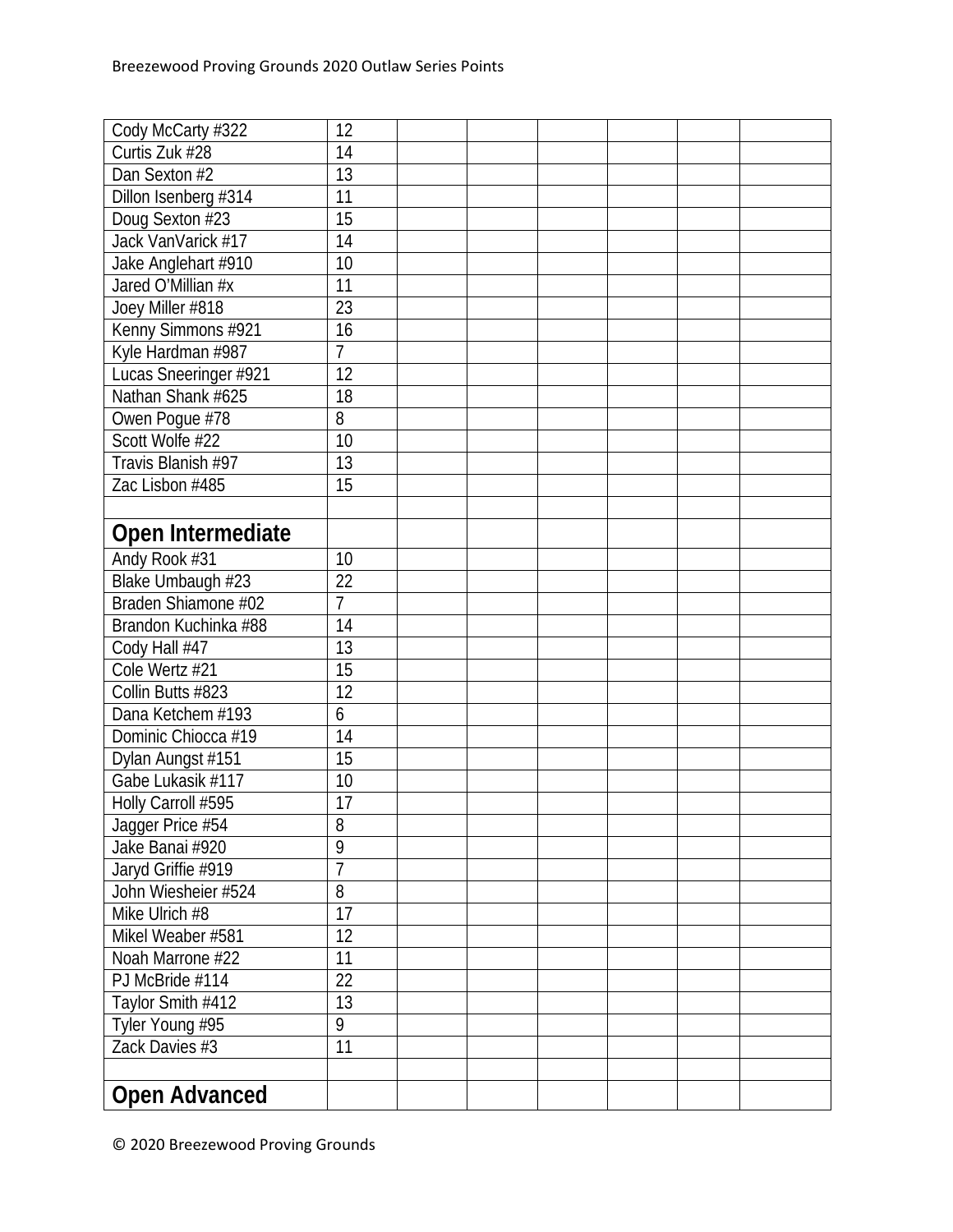| Andy Ehrenzeller #55   | 17               |  |  |  |
|------------------------|------------------|--|--|--|
| Brandon Hoag #26       | 19               |  |  |  |
| Brett Pochet #225      | 13               |  |  |  |
| Christopher Tenney #21 | 9                |  |  |  |
| Dylan Tremellen #940   | 24               |  |  |  |
| lan Tolbert #521       | 10               |  |  |  |
| Jacob Ryan #75         | 16               |  |  |  |
| Justin Feight #297     | 14               |  |  |  |
| Kaden Gingras #003     | 11               |  |  |  |
| Larry Fischer #11      | 8                |  |  |  |
| Tyler Marlin #24       | 12               |  |  |  |
| Wyatt Hoffman #99      | 15               |  |  |  |
|                        |                  |  |  |  |
| <b>Women Open</b>      |                  |  |  |  |
| Ashley Tolbert #610    | 8                |  |  |  |
| Felecha Dashem ##118   | 10               |  |  |  |
| Kaitlin Mallette #919  | 9                |  |  |  |
| Maddie Hill #505       | 19               |  |  |  |
| Marissa Hendricks #22H | 11               |  |  |  |
| Sam Flack #762         | 12               |  |  |  |
| Shelby Cobrando #55    | 6                |  |  |  |
| Tabby Krone #595       | 14               |  |  |  |
| Tristan Peppin #7      | $\overline{7}$   |  |  |  |
|                        |                  |  |  |  |
| Vet 30+ Open           |                  |  |  |  |
| Adam Whary #512        | 25               |  |  |  |
| Benny Franks #22       | 13               |  |  |  |
| Bill Haer #66          | 8                |  |  |  |
| Christopher Tenney #21 | 14               |  |  |  |
| Dana Ketchem #193      | 6                |  |  |  |
| Daryl Rhine #45        | 18               |  |  |  |
| Dave Keller #77        | 9                |  |  |  |
| DJ McBride #114        | 17               |  |  |  |
| Dustin Shelly #109     | 16               |  |  |  |
| Howard Dashem #629     | $\overline{7}$   |  |  |  |
| James Marrone #76      | 10               |  |  |  |
| Jon Blemler #326       | 20               |  |  |  |
| Josh Castaldo #587     | 11               |  |  |  |
| Kyle Denkovich #184    | 15               |  |  |  |
| Nicholas Turterr #152  | 12               |  |  |  |
|                        |                  |  |  |  |
| <b>Open Trophy</b>     |                  |  |  |  |
| Blake Umbaugh #23      | 16 <sup>th</sup> |  |  |  |
| Braden Shaimone #02    | 1 <sup>st</sup>  |  |  |  |
|                        |                  |  |  |  |

© 2020 Breezewood Proving Grounds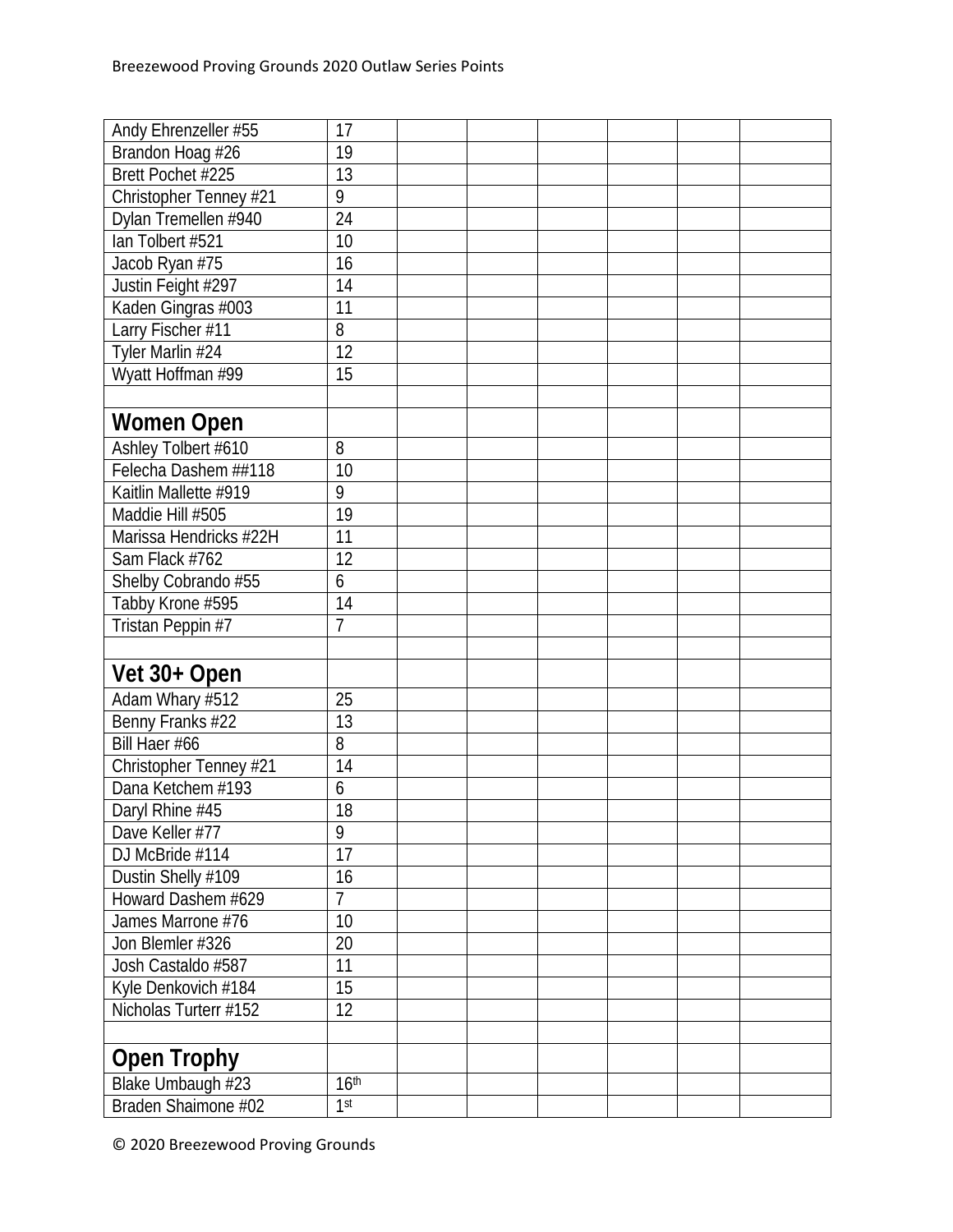| Collin Butts #823                       | 11 <sup>th</sup> |  |  |  |
|-----------------------------------------|------------------|--|--|--|
| DJ Bookwalter #89                       | 8 <sup>th</sup>  |  |  |  |
| Domenic Chiocca #19                     | 3 <sub>rd</sub>  |  |  |  |
| Dylan Aungst #151                       | 4 <sup>th</sup>  |  |  |  |
| lan Tolbert #521                        | 2 <sub>nd</sub>  |  |  |  |
| Jagger Price #54                        | 10 <sup>th</sup> |  |  |  |
| Jake Banai #920                         | 5 <sup>th</sup>  |  |  |  |
| Jaryd Griffie #919                      | qth              |  |  |  |
| Jonathan Laub #920                      | 14 <sup>th</sup> |  |  |  |
| Mike Ulrich #8                          | 6 <sup>th</sup>  |  |  |  |
| Travis Blanish #97                      | 15 <sup>th</sup> |  |  |  |
| Tyler Marlin #24                        | 7 <sup>th</sup>  |  |  |  |
| Tyler Young #95                         | 12 <sup>th</sup> |  |  |  |
|                                         |                  |  |  |  |
|                                         |                  |  |  |  |
| <b>TRIKES</b>                           |                  |  |  |  |
|                                         |                  |  |  |  |
| Open 2 Stroke                           |                  |  |  |  |
| Dalton Gish #444                        | 17               |  |  |  |
| Daryl Davis #287                        | $\boldsymbol{6}$ |  |  |  |
|                                         | 13               |  |  |  |
| Dave Swinger #520                       | 11               |  |  |  |
| David Swinger #415<br>David W Wolfe #77 | 9                |  |  |  |
| John Souto #316                         | 15               |  |  |  |
| Landon Arnold #112                      | 10               |  |  |  |
| Larry Fischer 311                       | $\overline{1}$   |  |  |  |
| Shane Hunt #12                          | 14               |  |  |  |
| Shawn Fearick #313                      | 8                |  |  |  |
| Wyatt Watson #69                        | 12               |  |  |  |
| Zac Howard #249                         | 22               |  |  |  |
|                                         |                  |  |  |  |
|                                         |                  |  |  |  |
| Open 4 Stroke                           |                  |  |  |  |
| Bryan Ditch #97                         | 12               |  |  |  |
| Isaiah Marker #12                       | 11               |  |  |  |
| Lee Marker #5                           | 19               |  |  |  |
| Nathan Mellon #36                       | $\overline{1}$   |  |  |  |
| Ruston Renn #69                         | $\overline{9}$   |  |  |  |
| Sam Flack #762                          | 8                |  |  |  |
| Sean Ridgway #314                       | 14               |  |  |  |
| Steven Jacoby #17x                      | 6                |  |  |  |
| Wyatt Watson #69                        | 10               |  |  |  |
|                                         |                  |  |  |  |
| Up to 200 4 Stroke                      |                  |  |  |  |